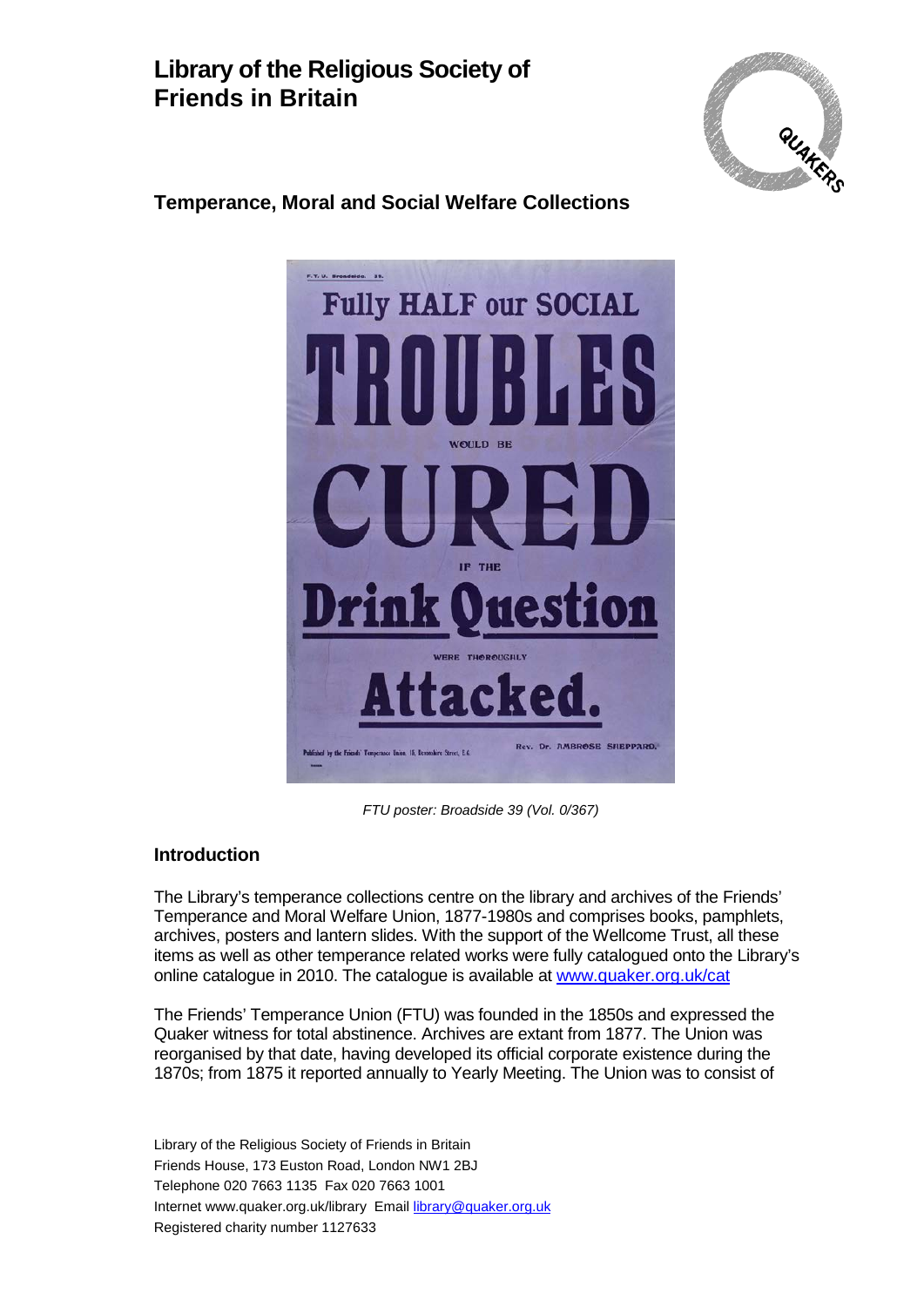## **Temperance, Moral and Social Welfare Collections**

abstaining Friends and Attenders with a central committee, and branches throughout London Yearly Meeting.

In 1955 the additional words "Moral Welfare" were added to the organisation's title. By this time the Union had extended its focus to include gambling and sexual behaviour, with particular reference to single mothers and young people.

During 1987 the organisation's name changed to its current title of Quaker Action on Alcohol and Drugs (QAAD).

#### **Published works**

The Friends' Temperance and Moral Welfare Union's (FTMWU) library comprises over 500 books and pamphlets produced by various, mainly British, temperance organisations. These include the following organisations:

Ipswich Temperance Society

UK Temperance Alliance,

Temperance Council of the Christian Churches,

Temperance Collegiate Association,

Anglo-Indian Temperance Association,

British Women's Temperance Association,

Churches Council on Gambling,

Irish Temperance League,

Manchester Primitive Methodist Temperance Council,

Rechabites,

Scandinavian Union for Non-Alcoholic

Traffic and the World Prohibition Federation

There are also three collections of Friends' Temperance Union / Friends' Temperance and Moral Welfare Union pamphlets for 1877-1956 at 058.4 [FTU 1-3]

Further printed material can be identified through the Library's online catalogue at [www.quaker.org.uk/cat](http://www.quaker.org.uk/cat)

#### **Periodicals**

| Friends Temperance Union. Annual report 1892-1955                                | Pers B/F7/TEMP   |
|----------------------------------------------------------------------------------|------------------|
| Friends Temperance and Moral Welfare Union. Annual report 1955-70 Pers U/F7/TEMP |                  |
| Friends Temperance Union bulletin 1934-1939                                      | Pers U/F7/TEMP   |
| Friends Temperance quarterly 1940-1955                                           | Pers B/F7/TEMP   |
| Friends Temperance Union. Notes, news & views 1950-1956                          | Pers U/F7/TEMP   |
| Citizens of no mean city 1961-1966                                               | Pers U/F7/TEMP/C |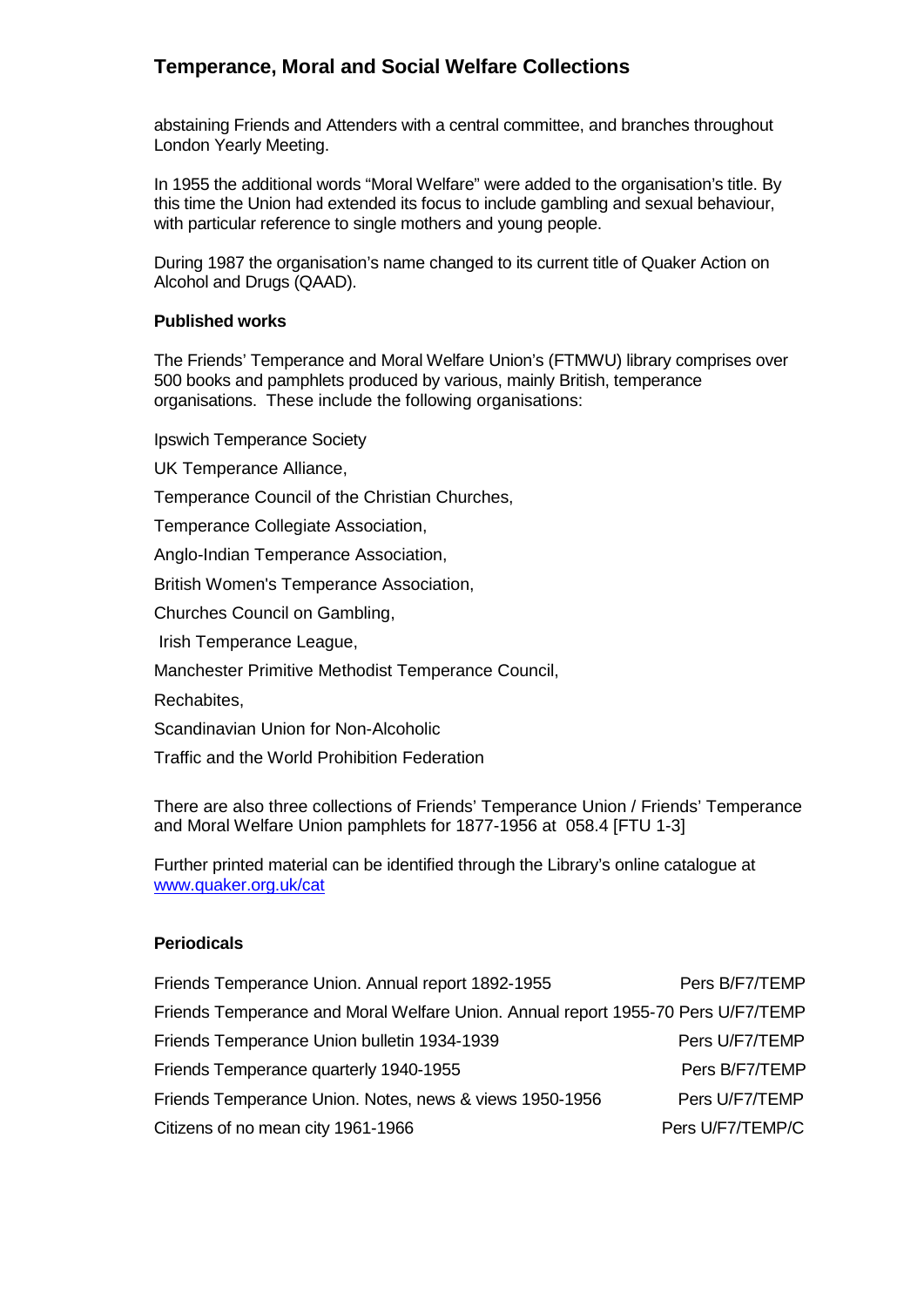#### **Archives**

The official archives of Friends' Temperance Union and its activities are held by the Library. They comprise minute books, correspondence, printed items, notices, minutes, agendas, memoranda, reports, press releases, financial papers, newspaper cuttings, newsletters, notes and other papers. These are available as **Temp MSS 893**. The archives are arranged in the following sections:

| MIN: | Minutes and related documents, 5th 2 mo [February] 1877-9th December<br>1989PAP: General Papers, June 1877-1990 |
|------|-----------------------------------------------------------------------------------------------------------------|
| PAS: | Personal Service Group/Personal Aid Section Papers, October 1961-<br>January 1966                               |
| FIN: | Financial Papers, 3rd November 1893-5th April 1989                                                              |
| ORG: | Other Organisations' Papers, 1926-25th February 1975                                                            |
| PRT: | Printed material, 1875-ca. 1968                                                                                 |
|      |                                                                                                                 |

#### **Other archive and manuscript collections held include:**

| <b>Betting and Gambling Committee</b>          | <b>Central Organisation records</b> |
|------------------------------------------------|-------------------------------------|
| Opium Traffic Committee, 1881-1931             | Central Organisation records        |
| <b>Friends' Social Purity Association</b>      | <b>Central Organisation records</b> |
| Society for the Suppression of the Opium Trade | Temp. MSS 33/2                      |
| Newscuttings on temperance and missions        | Temp. MSS 555                       |
| Braithwaite papers on the Opium trade          | MS Vols 207-209                     |

#### **Posters**

The Library holds over 100 temperance posters which were produced by Friends' Temperance Union. The posters are undated but appear to be mostly from the first quarter of the 20<sup>th</sup> century.

#### **Lantern slides**

As part of its educational programme Friends' Temperance Union undertook lantern slide presentations. Some of the medical slides were sourced from *Alcohol and the human body: an introduction to the study of the subject* / by Victor Horsley and Mary D. Sturge (1907) [Library reference **058 HOR**]. Other slide presentations focussed upon 19<sup>th</sup> century art, depictions of urban and countryside views located in the United States and Canada, and scenes drawn from the Bible and folklore. The Library holds 1117 of these slides. It includes the following series:

Medical aspects of temperance (ref: 85/L 2801 to 85/L 2869)